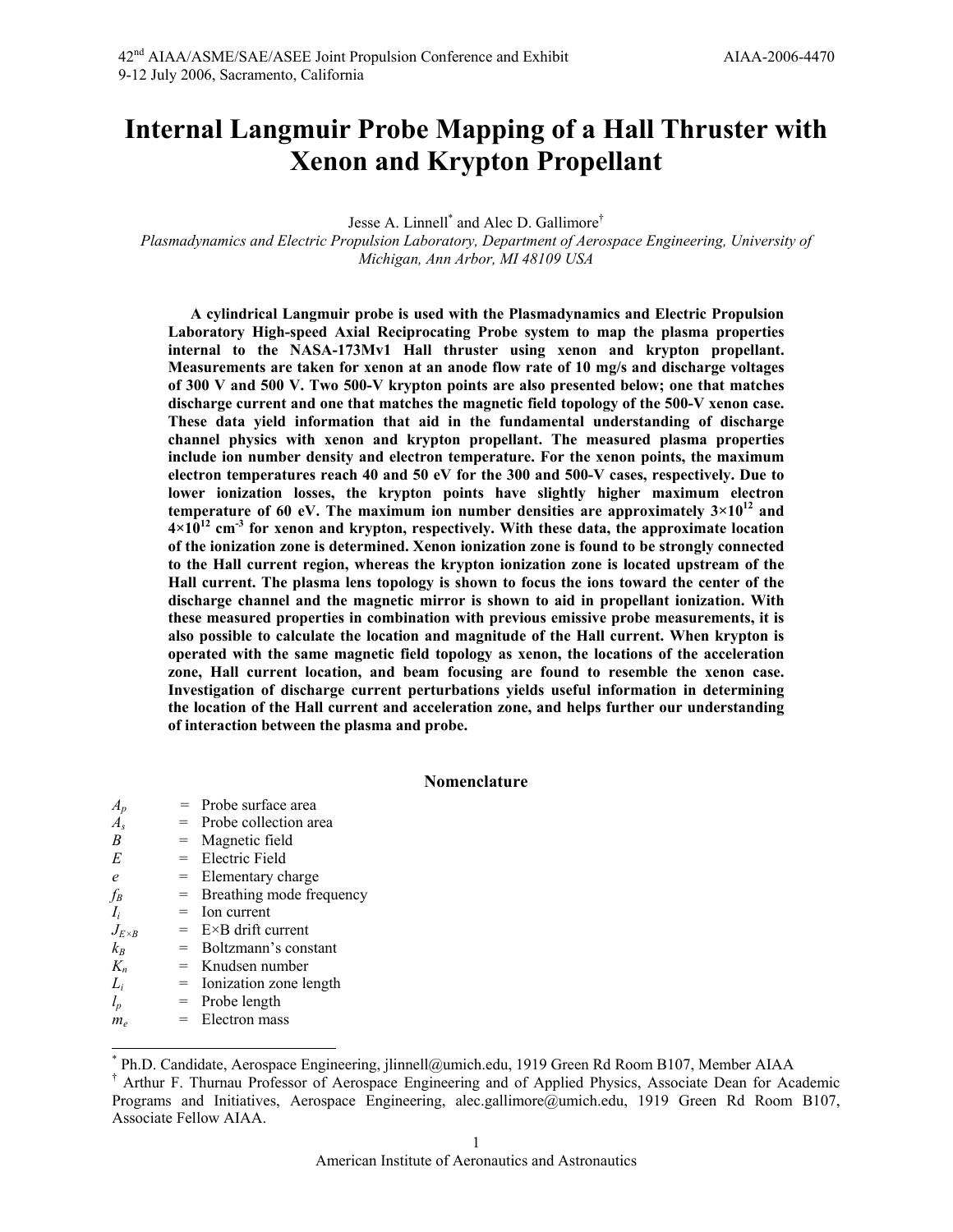| Ion mass                      |
|-------------------------------|
| Electron number density       |
| Ion number density<br>$=$     |
| = Containment vessel pressure |
| $=$ Probe radius              |
| $=$ Electron temperature      |
| $=$ Voltage                   |
| $=$ Ion velocity              |
| $=$ Neutral velocity          |
| $=$ Sheath thickness          |
| Debye length                  |
| Ion mean free path            |
| End effect parameter          |
|                               |

### **I. Introduction**

all thrusters are space propulsion devices that use crossed electric and magnetic fields to ionize and accelerate **Hella thrusters are space propulsion devices that use crossed electric and magnetic fields to ionize and accelerate** propellant atoms to high exhaust velocities. Electron mobility is impeded by a large applied magnetic fi which results in the creation of a self-consistent electric field. The crossed electric and magnetic fields cause the electrons to follow a closed drift path, and for this reason Hall thrusters are often referred to as closed-drift thrusters. Generally, noble gases of high atomic weight are used as propellant.

Of the noble gases, xenon has historically been the preferred propellant because of its high molecular weight and low ionization potential. The use of a lighter propellant increases ion velocities and therefore can increase specific impulse, which in turn extends Hall thrusters into a larger range of mission applications. However, the higher ionization potentials of the lighter noble gases result in an efficiency deficit that has precluded these propellants from any serious discussion as viable options for space application. Although previous studies report krypton to have an inferior performance as compared to xenon, results using the NASA-457 $M<sup>1</sup>$  and the NASA-400 $M<sup>2</sup>$  indicate that krypton can be operated at efficiencies comparable to xenon. In order to better understand and reduce the efficiency gap between xenon and krypton, it will be necessary to conduct a detailed study of krypton propellant in Hall thrusters including an investigation of the processes internal to the Hall thruster discharge channel.

In conjunction with a previous internal emissive probe investigation of krypton propellant,<sup>3</sup> the internal mapping with a single Langmuir probe is conducted. A cylindrical Langmuir probe is mounted on the Plasmadynamics and Electric Propulsion Laboratory's (PEPL) High-Speed Axial Reciprocating Probe (HARP) system and the internal plasma properties are measured. The measured properties include ion number density and electron temperature. A similar investigation on the UM/AFRL P5 Hall thruster has been conducted by Haas using a double Langmuir probe.<sup>4</sup> A single Langmuir probe is used in this investigation to improve the accuracy of the electron temperature measurements by avoiding the artificial electron saturation seen in double probe I-V characteristics. In recent years there has been extensive work mapping of ion engine discharge chambers and near cathode region using a similar technique.5-10 With the combination of floating emissive probe measurement and Langmuir probe measurements, it is now possible to take a deeper look at internal plasma processes. Areas of investigation for this paper include quantifying the Hall current, analyzing discharge current perturbation trends, and approximating the location of the ionization zone.

## **II. Experimental Apparatus**

#### **A. Facility**

The measurements reported in this paper are conducted in the Large Vacuum Test Facility (LVTF) at the University of Michigan's Plasmadynamics and Electric Propulsion Laboratory. The LVTF is a cylindrical stainlesssteel tank that is 9 m long and 6 m in diameter. The vacuum chamber is evacuated using 7 CVI model TM-1200 internal cryopumps. The pumps are capable of pumping 240,000 l/s of xenon and 252,000 l/s of krypton. The pressure is monitored by using two hot-cathode ionization gauges. The vacuum chamber operates at a base pressure of  $1.7\times10^{-7}$  torr and approximately  $3.4\times10^{-6}$  torr during both the krypton and xenon thruster operation points.

High-purity research grade xenon and krypton are used as propellants for the following measurements. The purity level of xenon and krypton are both 99.999%. The propellants are supplied through propellant feel lines using 20 and 200 sccm mass flow controllers for the cathode and anode, respectively. The mass flow controllers are calibrated using a constant volume method. The compressibility correction factor for xenon and krypton are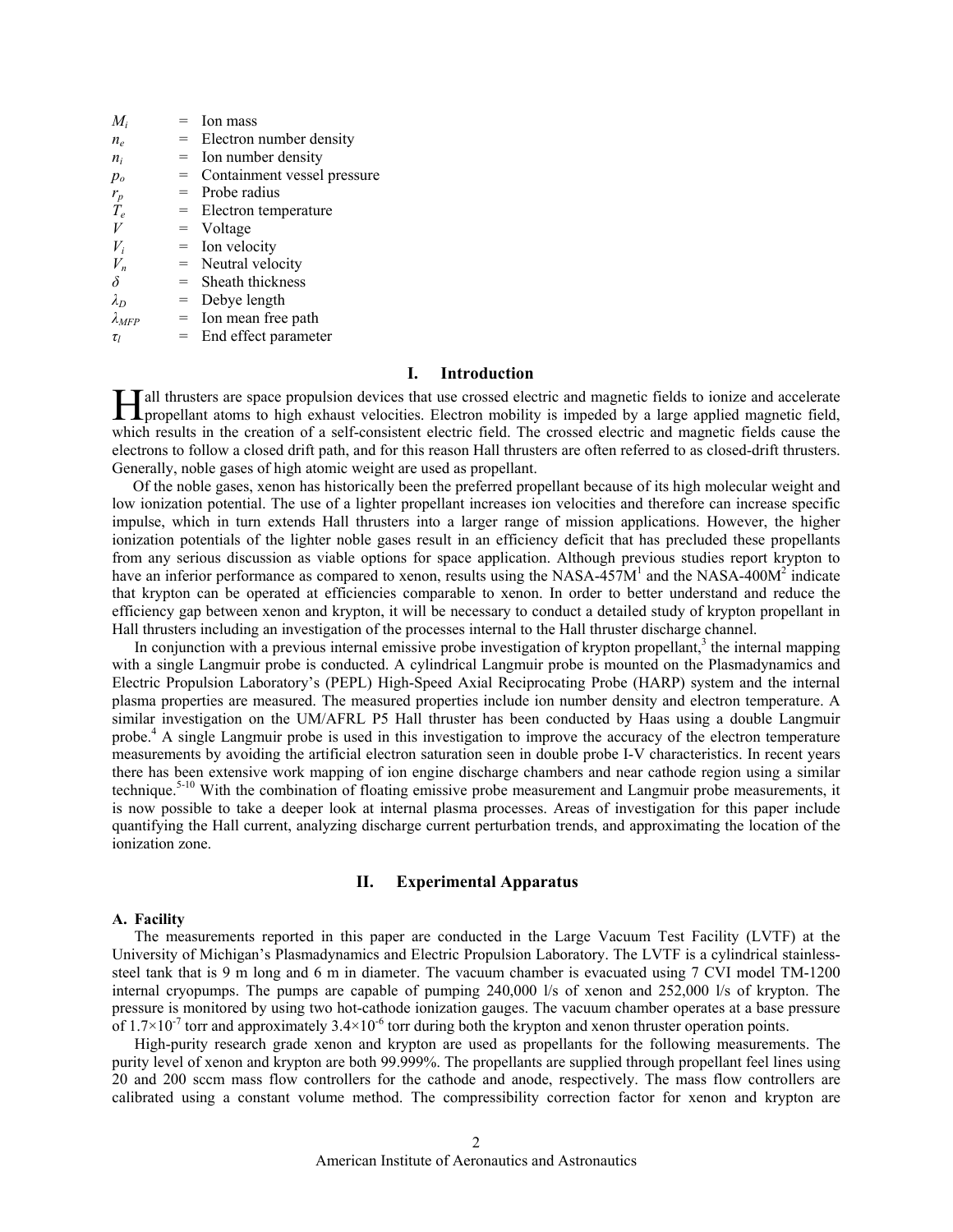calculated using the Redlich-Kwong equation of state. Error in the mass flow controllers is approximately  $\pm 1\%$  of full scale.

### **B. Experimental Setup**

As shown in Fig. 1, the NASA-173Mv1 is mounted on two linear (radial and axial) tables that control the probe alignment and positioning. The Langmuir probe is mounted on the HARP system, which is securely fixed downstream of the thruster to dampen any vibrations caused by the high acceleration of the probe. These individual components are discussed in greater detail below.



**Figure 1. Internal Langmuir Probe Experimental Setup**

#### **C. Thruster**

The NASA-173Mv1 Hall thruster<sup>11</sup> (Fig. 2) is used for all measurements. In addition to the standard inner and outer magnetic coils, the NASA-173Mv1 uses a trim coil to shape the magnetic field topology. The thruster is run for one hour for initial conditioning and is warmed up for at least 30 minutes at a given operation point before data are collected.

 The magnetic field created by the trim coil is found to improve thruster efficiency by establishing what is commonly referred to as a plasma lens. A plasma lens uses curved magnetic field lines to focus ions toward the center of the discharge channel. $3,12$ <sup>T</sup>his phenomenon can be explained because to first order the magnetic field lines chart the equipotential lines inside a Hall thruster. Another feature of the magnetic field topology is the magnetic mirror effect, which pushes electrons away from the walls and toward the center of the discharge channel. The magnetic field topology has been shown to improve ion acceleration processes and internal electron dynamics.<sup>11,13</sup>

 A Busek BHC-50-3UM hollow cathode is used for all measurements. The cathode flow rate is equal to 10% of the anode flow rate. The cathode axial centerline is mounted 30 degrees off horizontal and the center of the cathode orifice is placed 30 mm downstream and 30 mm above the thruster outer face.

## **D. High-Speed Axial Reciprocating Probe**

The HARP<sup>14,15</sup> (Fig. 3) has a linear motor assembly providing direct linear motion at very high speed and large acceleration. The linear motor is an LM210 manufactured by Trilogy that has a threephase brushless DC servomotor consisting of a linear, "U"-shaped magnetic track and a "T"-shaped coil moving on a set of linear tracks. A linear encoder provides positioning resolution to 5 microns. The table is covered by a stainless steel



**Figure 2. NASA-173Mv1 Hall Thruster** 



**Figure 3. High-Speed Axial Reciprocating Probe System**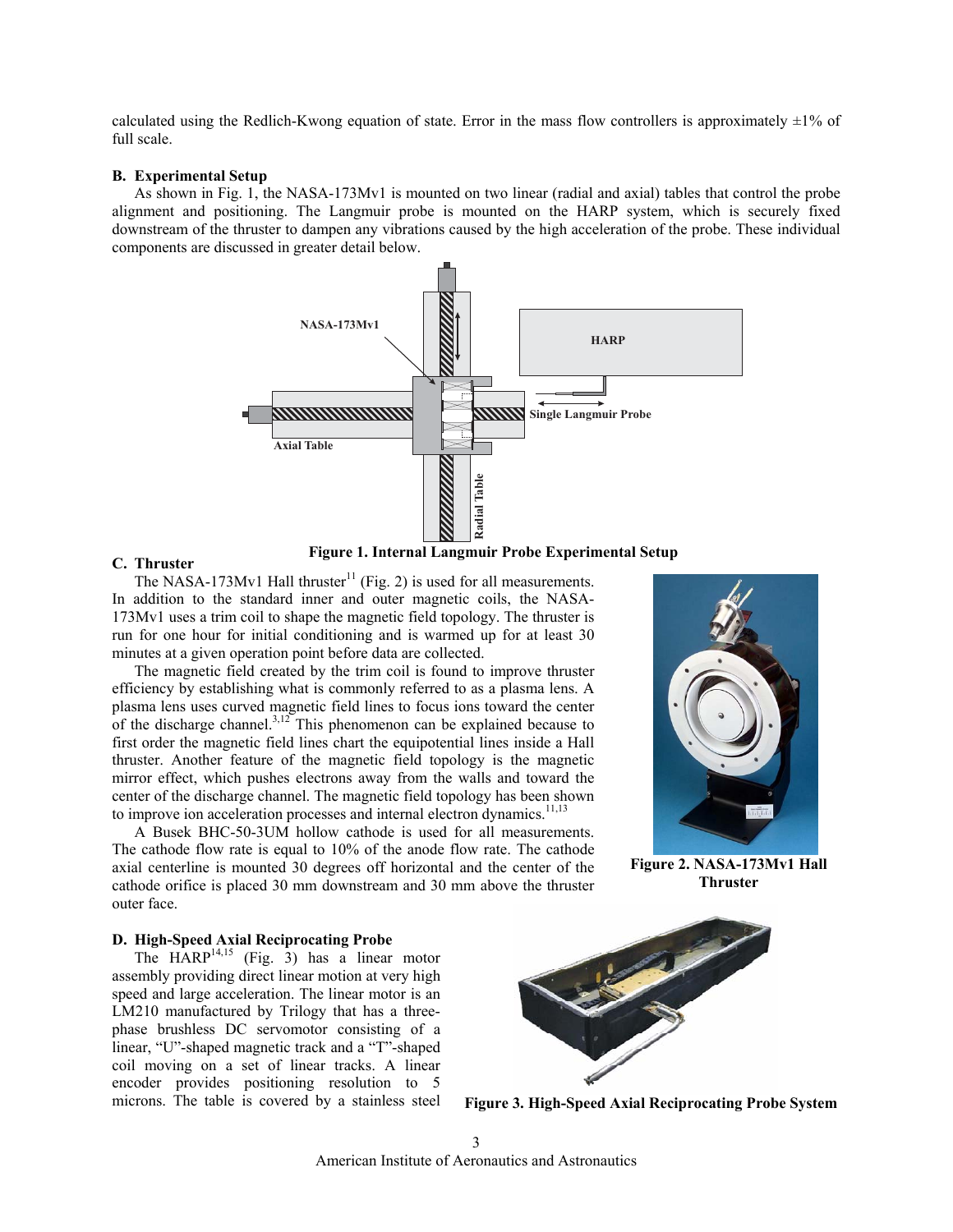and graphite shroud to protect the HARP from excessive heating and high-energy ions. One side has a thin slit running the length of the table through which a probe boom extends. The HARP is capable of moving small probes at speeds of 250 cm/s with linear accelerations of 7 g's.

#### **E. Langmuir Probe**

#### *1. Theory of Operation*

 Electrostatic probes are one of the most widely used diagnostics for determining plasma parameters. Due to the early work of Irving Langmuir, these electrostatic probes are often referred to as Langmuir probes.<sup>16,17</sup> The single Langmuir probe consists of an electrode connected to an electrical circuit allowing variation of probe voltage with respect to the local plasma, and the collection of current at each corresponding voltage. The current and voltage measurements create a current-voltage (I-V) characteristic from which properties including plasma potential, floating potential, electron temperature, and plasma density can be extracted. Although simple in operation, interpretation of the I-V characteristics is greatly complicated by a host of effects.

 Langmuir probe operation can be divided into different probe regimes based on the two non-dimensional parameters: the Knudsen number  $(K_n)$  and Debye length  $(\lambda_D)$ . The Knudsen number  $(K_n = \lambda_{MFP}/r_p)$  relates the ion mean free path ( $\lambda_{MFP}$ ) to the probe radius ( $r_p$ ) and gives a relative measure of the number of ion collisions as compared to the length scale of the probe. The Knudsen number also determines if the probe is in the collisionless or continuum plasma regimes. Since the mean free path of ions and electrons in the Hall thruster discharge channel is much larger than the probe radius, the Knudsen number is much greater than one and the probe operates in the collisionless regime.

The next parameter used to determine the sheath analysis is the ratio of the Debye length  $(\lambda_D = (k_B T_e / 4 \pi n_e e^2)^{1/2})$  to probe radius. In the Debye length equation,  $k_B$  is the Boltzmann constant,  $T_e$  is the electron temperature,  $n_e$  is the electron number density, and *e* is the elementary charge. The Debye length is proportional to the sheath width surrounding the probe and for this reason, this ratio can be used to determine the sheath regime. When  $r_p/\lambda_D \leq 3$  it is appropriate to use the orbital motion limited (OML) analysis and when  $r_p/\lambda_D$ >10 the thin sheath analysis is appropriate. Due to a range in electron temperature (5-60 eV) and plasma number density  $(10^{11} - 10^{12} \text{ cm}^{-3})$ , the Langmuir probe spans both of these sheath regimes. Selection of the proper sheath analysis is discussed in Section II.E.4.

# *2. Probe Design and Operation*

 For this investigation, a single cylindrical Langmuir probe is aligned with the axis of the thruster. The design of the Langmuir probe can be seen in Fig. 4. The collector is a single tungsten wire routed through a 99.8% pure double bore alumina tube measuring a diameter of 1.5 mm and a length of 100 mm. The length of the collector is 2 mm with a diameter of 0.254 mm. However, in the 300-V case, the tungsten collector is 1.5 mm long with a diameter of 0.1016 mm. A 6.35-mm-diameter stainless steal tube is used to mount the probe and support the thin ceramic tube. The tungsten collector is connected to a BNC line through a pin connection and the stainless steel tube is connected to the BNC shield. Before and after the experiment, the probe is inspected under a microscope to verify probe dimensions and/or look for damage. There are several design considerations that are used for the selection of these probe dimensions including probe survival, current signal strength, magnetic field effects, end effects, and data resolution.



**Figure 4. Langmuir Probe Design** 

 A first concern in the design of the probe is robustness. The tungsten probe must be large enough to survive the energy flux from large, high-energy electron currents. The most extreme case occurs if there is a poorly timed probe bias pulse. A large tungsten collector also enables a strong, clean signal that greatly aids the analysis of these data.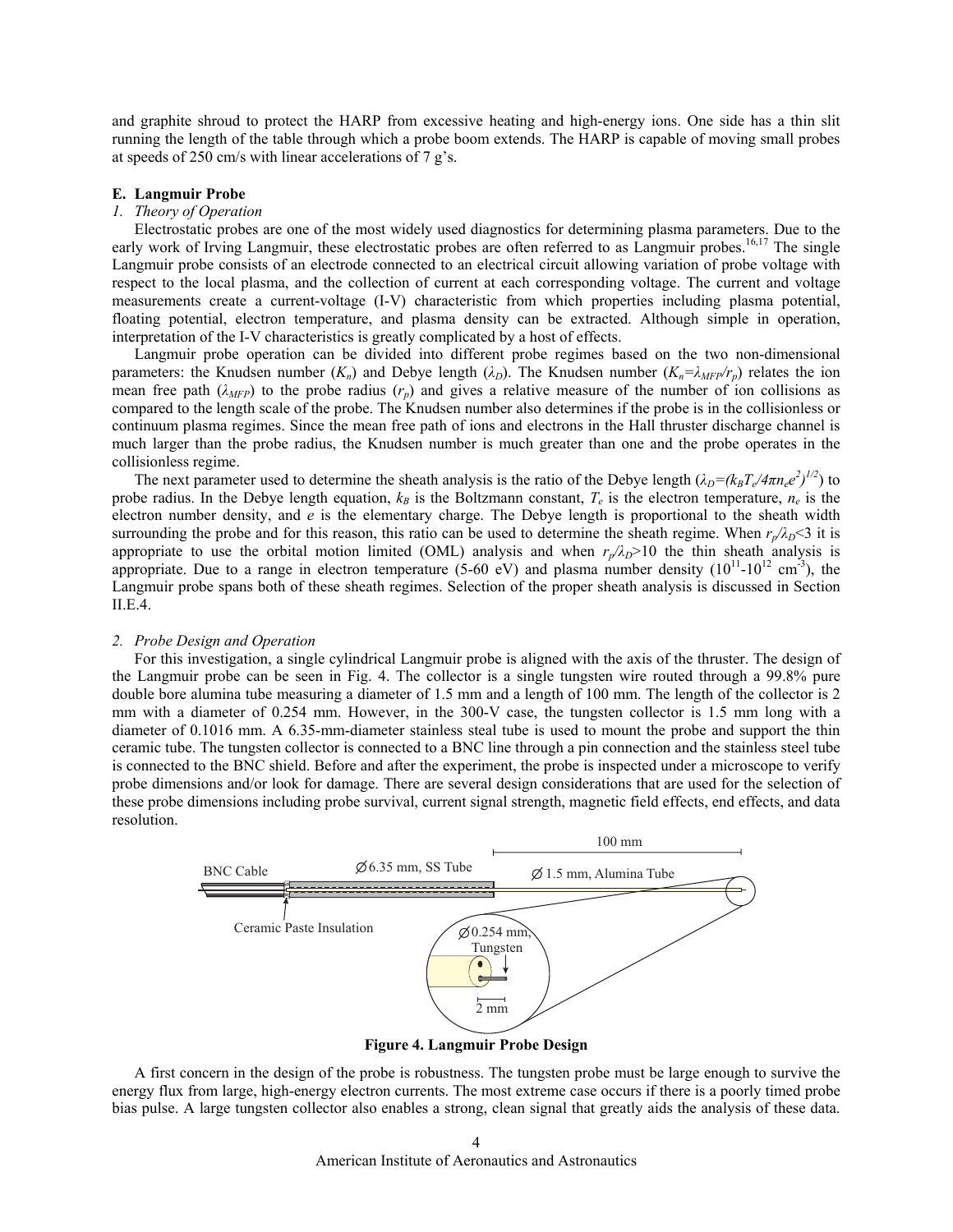The drawback of increasing collector size is a reduction in spatial resolution. The alumina also needs to be robust in order to withstand the interaction with the Hall current for several successive sweeps. However, larger-diameter alumina tube results in greater discharge current perturbation.

 For this experiment, the probe voltage oscillates at high-frequency during the HARP sweep to give a currentvoltage curve corresponding to every spatial location. The probe voltage oscillates in a triangle wave pattern at 350 Hz. As the Langmuir probe is swept into the discharge channel, the floating potential (and plasma potential) increases several hundred volts over the length of a few millimeters. In order to capture sufficient data from the ion saturation and electron retarding regimes at every location, an offset voltage is superimposed on the voltage oscillation. This offset allows the probe bias voltage to always oscillate about the floating potential. To ensure that useful data are taken over the entire region, a second shallower set of sweeps is taken with a smaller bias voltage pulse. The voltage pulse is triggered by the HARP position. This probe bias pulsing is illustrated in Fig. 5. In this figure, the plasma potential is shown in black and two bias voltage sweeps are labeled Bias Sweep 1 and 2. The location of the voltage pulse is determined from the internal emissive probe measurement presented previously.<sup>3,12</sup>



In order to decrease the thruster perturbations it is necessary to increase the HARP speed, decrease the probe residence time, and decrease the probe size while keeping the probe large enough to ensure probe survival. However, in order to maximize the number of I-V characteristics per length, it is necessary to minimize the HARP speed and maximize the bias oscillation frequency while minimizing the stray capacitance associated with the highvoltage oscillations. Probe resolution can be increased by decreasing the length of the probe tip at the cost of a weaker probe signal and a greater end effect. With all of these considerations in mind, the probe is operated in the following manner.

 The probe is swept into the discharge channel nine times at a speed of 76 cm/s, keeping the probe residence time inside the discharge channel below 120 ms. The sweeps have a radial spacing of 2.5 mm (10% of the channel width). The HARP sweep length is set to 200 mm although data are only reported between 10 and 100 mm. After successive sweeps and exposure to the internal plasma, the alumina would begin to glow orange and eventually melt resulting in probe failure. To prevent this, 15 s are allowed between sweeps to allow the alumina to cool. The axial spatial resolution of the probe is assumed to be equal to the probe length (i.e. 2 mm for the 500-V cases and 1.5 mm for the 300-V case). The radial resolution is dictated by the error associated with manual alignment of the probe and any jitter during probe acceleration and results in a radial resolution of 0.5 mm. The voltage oscillation rate and the probe sweep speed yield an I-V curve every 1.09 mm of axial length. Figure 6 shows the region mapped by the HARP sweeps.



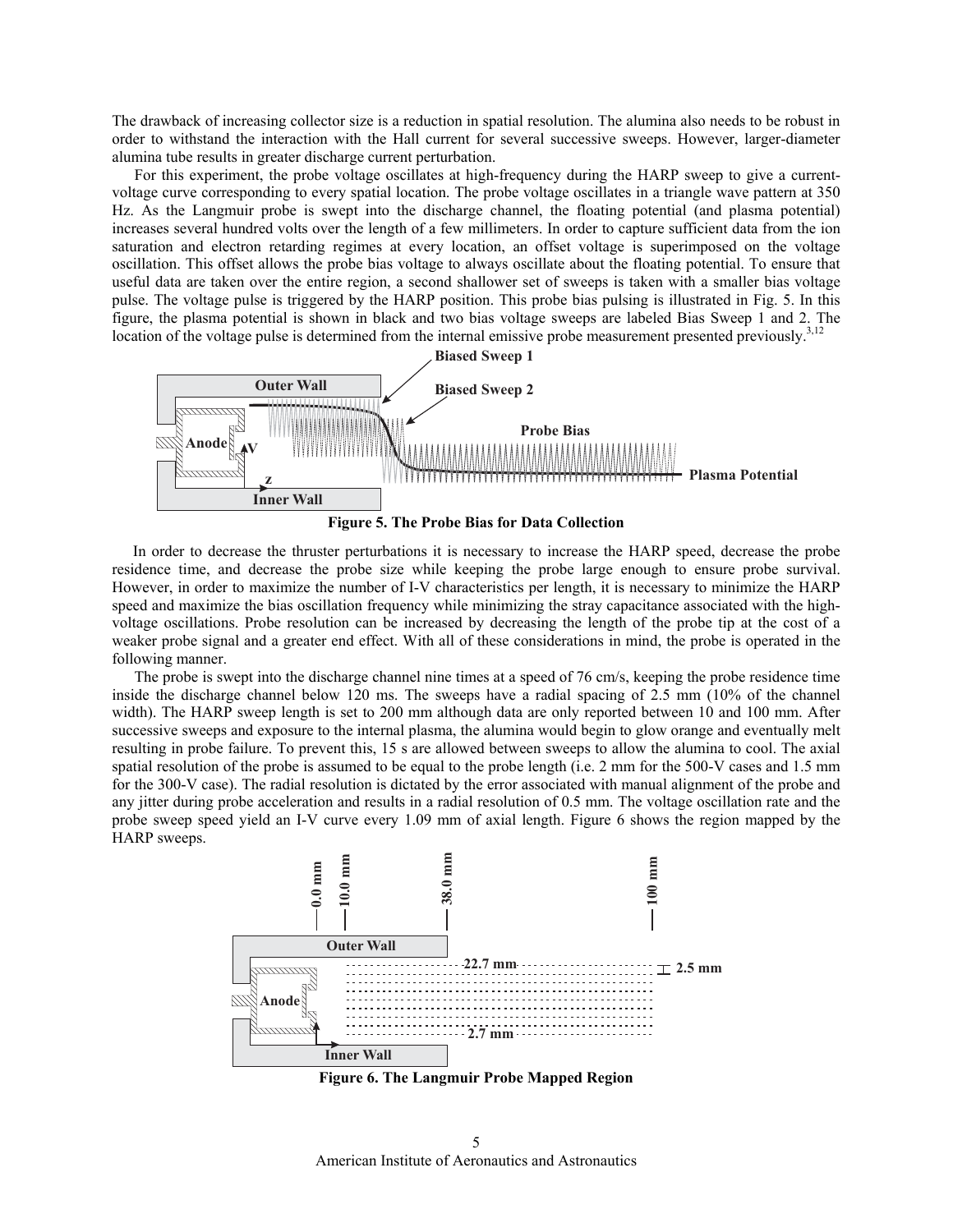Due to the fast, high-voltage oscillation associated with the probe voltage sweep, stray capacitance becomes a concern. However, by characterizing the stray capacitance in a vacuum without the plasma, the classic trend where the capacitive current is equal to capacitance times the derivative of the voltage with respect to time  $(I_{Cap} = C \frac{dV}{dt} )$  can be easily observed, characterized, and accounted for. Therefore, the raw data can be appropriately corrected and capacitive effects can be effectively removed. An example of the stray capacitance in the Langmuir probe circuit is shown in Fig. 7.

 Another possible source of error is thermionic emissions from the probe. If the tungsten probe





reaches very high temperatures, it is possible for the probe to emit electron in the same manner as an emissive probe. In these cases, the emitted electron current will appear to be an increased ion current and the I-V characteristic will be shifted. Because the collected ion current is rather small, in comparison to the electron current, this effect is crucially important. Although it is possible for the probe to gain significant heating due to the high-density, hightemperature electrons, very careful selection of the pulse location and modest probe bias voltages should prevent this behavior. A simple method to check for thermionic emission is to compare the floating potentials measured by the Langmuir probe with those measured with a cold emissive probe.<sup>3,12</sup> This comparison suggests that the effects of thermionic emission can be ignored in this investigation.

 A schematic of Langmuir probe circuit is shown if Fig. 8. The triangle wave and square pulse are sent to a noninverting summing amplifier, which then sends a signal to a bipolar power supply. This signal is amplified and sent to the Langmuir probe. The Langmuir probe current and voltage are monitored by two AD210 isolation amplifiers and their signals are monitored by a data acquisition system. The probe current, probe voltage, HARP location, and thruster discharge current are acquired at 100 kHz per channel. For each data sweep, 25,000 points are recorder per channel resulting in about 143 points per I-V curve.



**Figure 8. Langmuir Probe Circuit** 

For these data, the thruster discharge current perturbations reached a maximum of between 10 and 22%. Segmented graphite or tungsten coatings are used by other researchers<sup>18</sup> to reduce thruster perturbations by decreasing the secondary electron emission from the alumina probe. However, for this experiment, due to the highpower and high-voltage of the Hall thruster operation, the high-temperature graphite paint is unable to withstand the extreme conditions in the discharge channel and no segmented coating is used.

#### *3. Simplifying Assumptions for Probe Analysis*

 The magnetic field can affect Langmuir probe results by constraining the motion of charged particles (particularly electrons) and subsequently altering the I-V characteristic. As a result, sheath structures around probes are no longer symmetric and can become oblong. A magnetic field can most adversely affect the I-V characteristic by suppressing the electron saturation current, causing the greatest problems near and above the plasma potential. This effect results in difficulty in measuring the electron number density and the plasma potential. Since the ions are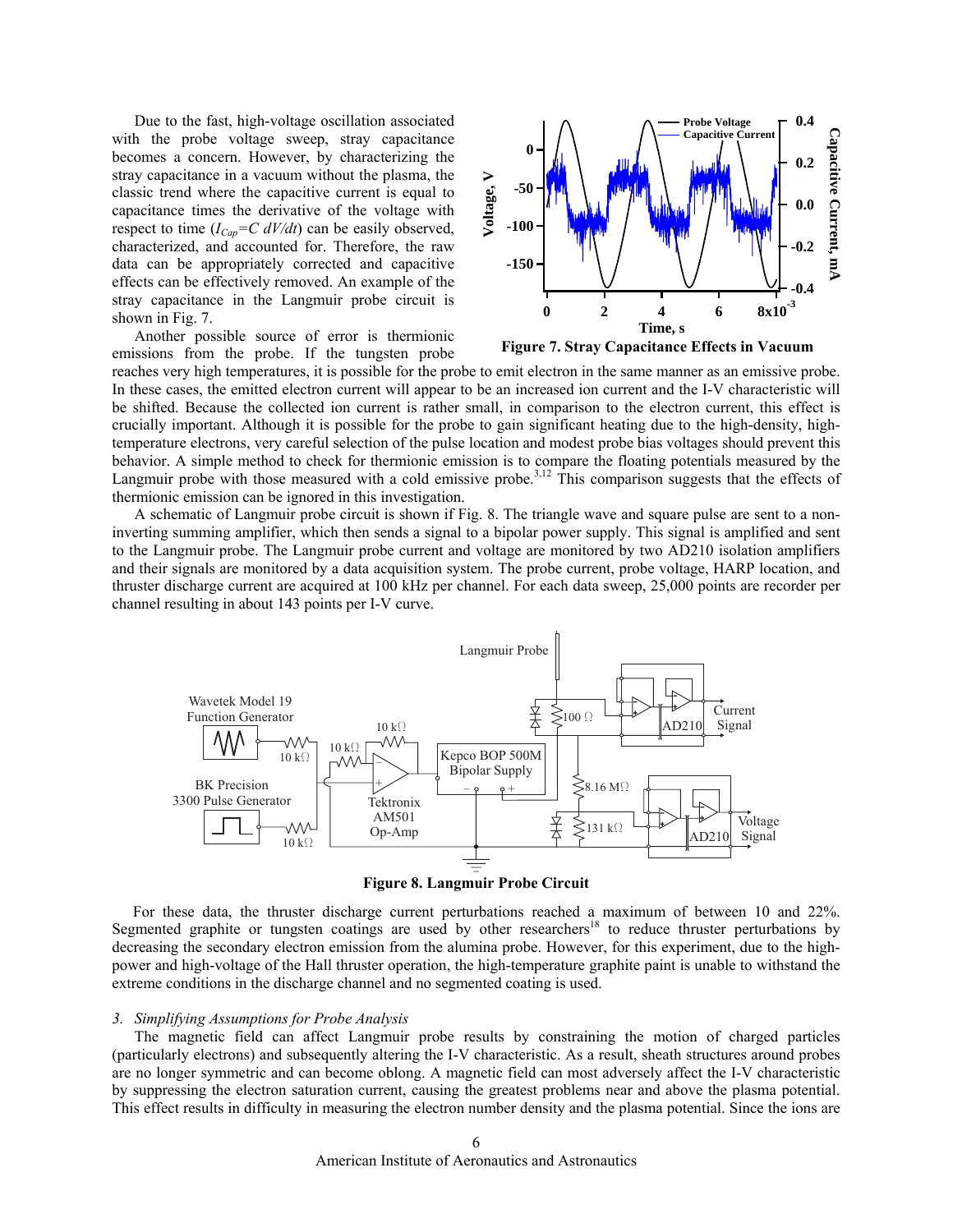unmagnetized in the Hall thruster discharge chambers, and this study uses the ion saturation current to calculate the ion number density, the ion number density is unaffected by the magnetic field. Also since, the plasma potential is not the focus of this study, any magnetic field effects on plasma potential measurements are not important for this investigation. The magnetic field can also cause anisotropy in the electron energy distribution function (EEDF), which can affect the electron temperature measurement. The magnetic field effects can be considered small based on the following argument. Passoth<sup>19</sup> determined that EEDF anisotropy depends upon the ratio  $B/p<sub>o</sub>$ , where  $p<sub>o</sub>$  is the pressure in the containment vessel. Aikawa<sup>20</sup> showed experimentally that EEDF anisotropy is negligible for  $B/p_0 \leq 2.5 \times 10^6$  G/torr. With a pressure inside the discharge channel on the order of  $10^{-3}$  torr and using the a maximum magnetic field of 300 G, one finds a  $B/p_0$  ratio of  $3 \times 10^5$  G/torr, which is well below the threshold value proposed by Aikawa.

When a cylindrical Langmuir probes is used in a flowing plasmas, one must consider end effects.<sup>21</sup> In this situation, an additional parameter becomes important: the probe length to Debye length ratio  $(l_p/\lambda_p)$ . Chung, Talbot, and Touryan<sup>21</sup> offer the parameter given in Eq. 1 for the relative importance of end effects in the collisionless regime, where  $M_i$  is ion mass,  $V_i$  is the ion velocity, and  $l_p$  is the probe length. When  $\tau_i$  is much greater than unity the end effects are very small.

$$
\tau_{l} = \frac{l_{p}}{\lambda_{D}} \frac{\left(k_{B} T_{e} / M_{i}\right)^{\frac{1}{2}}}{V_{i}}
$$
\n(1)

 In the prime area of interest, internal to the discharge channel, the ions have undergone little acceleration and the end effect is negligible. Consider, the worst case scenario, 100 mm downstream of the anode where the plasma number density and electron temperature are approximately  $5\times10^{11}$  cm<sup>-3</sup> and 8 eV, respectively. Assuming that a propellant ion falls through 470 V of potential<sup>3,13</sup> as it passes through the acceleration zone, and given the probe dimension in this experiment, the value of  $\tau$ <sup>*l*</sup> is greater than 6. Accordingly, the end effects have been neglected in the following analysis.

 It is possible that aligning the probe parallel to the electric field may distort the I-V characteristic near the plasma potential by rounding the knee of the I-V curve.<sup>19</sup> However, this effect mostly affects the I-V characteristic near the plasma potential, and will have little influence on electron temperature and ion number density measurements. For this reason, this effect is not considered important and has been neglected.

#### *4. Data Analysis*

 The scientific graphing package Igor is used to analyze these data. The raw Langmuir probe data are first separated into current-voltage pairs resulting in approximately 4,000 I-V characteristics. Each I-V pair is analyzed separately and the extracted plasma properties are then reassembled into one output file. This output file is then plotted in contour maps.

 Each I-V curve undergoes three passes with a three-point box smoothing algorithm to smooth the signal and increase the ease of analysis in difficult regions. Internal to the discharge channel, the I-V characteristics sometimes become noisy due to the breathing mode instability creating an oscillation in the probe current. An extreme case of this can be seen if Fig. 9, which shows a breathing mode instability of 20 kHz. In this figure, one can see the raw I-V curve and the I-V curve after the smoothing. Also plotted is the discharge current versus time. The top and bottom axes (Time and Probe Voltage, respectively) correspond point by point so it is possible to see the correlation between the discharge current and probe current. Due to this smoothing, the calculated plasma properties can be considered time averaged and any fluctuation in the ionization zone will be averaged in time.



**Figure 9. The Effect of the Breathing Mode on the I-V Characteristics** 

 During the analysis of the I-V characteristic, the floating potential is first calculated and then if possible the plasma potential is measured by finding the maximum of the first derivative of the I-V characteristic. The electron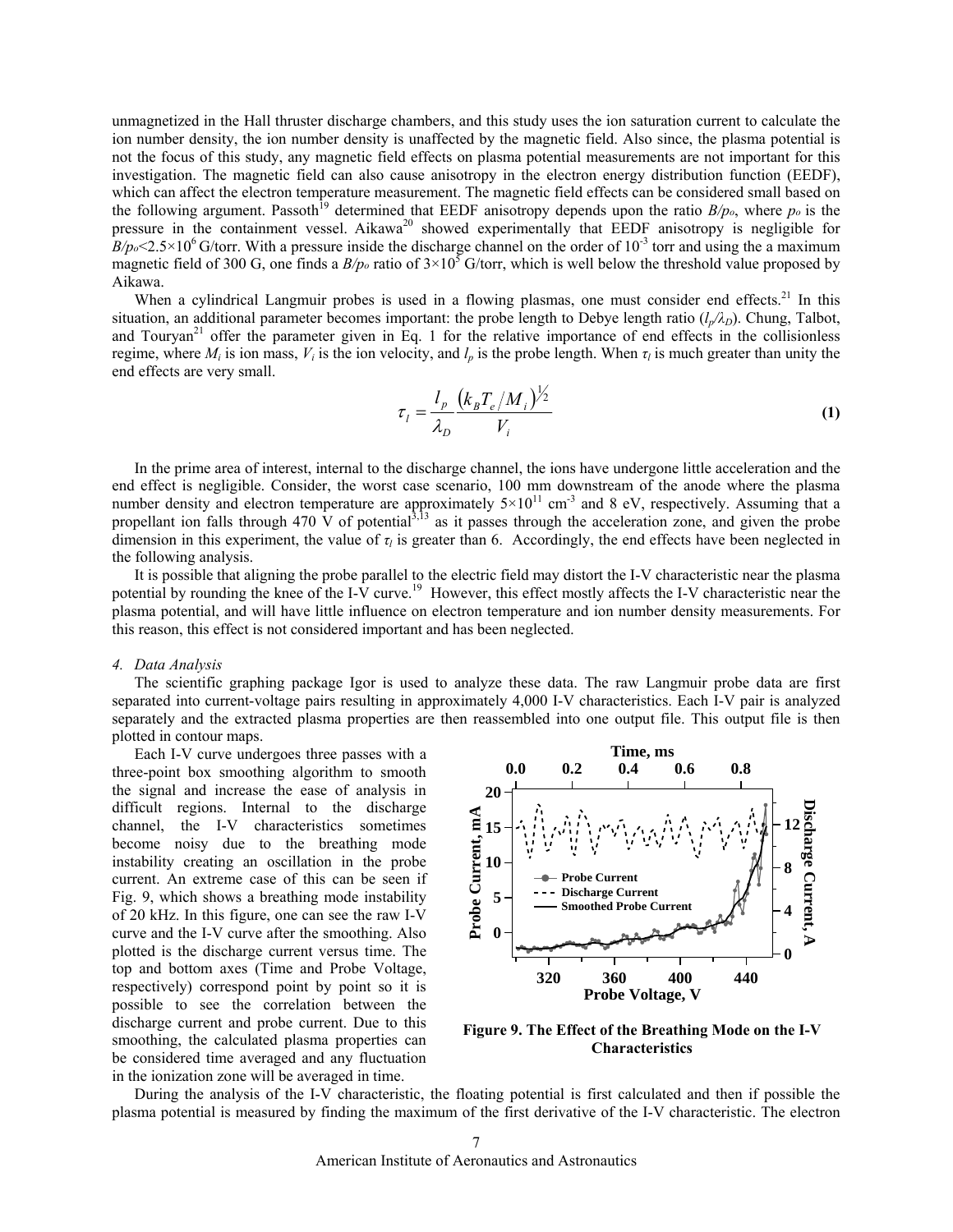population is assumed to be purely Maxwellian and the ion current is then subtracted from the I-V curve. Based on the floating potential and plasma potential, the electron retarding region is defined and the electron temperature is calculated. The inverse slope of the natural log of electron current versus voltage gives the Maxwellian electron temperature.

The ion saturation current is then calculated. For consistency, the ion saturation current  $(I_{i,sat})$  is always measured between a voltage range that varies relative to the floating potential. That is to say, if the floating potential is equal to 10 V, then the ion saturation current would equal the average of the ion current between -50 and 0 V. If the floating potential is 300 V, then the ion current would be averaged between 240 and 290 V. Based on the ion saturation current and the electron temperature, the ion number density for the thin sheath assumption  $(n_{i,thin})$  can be calculated by Eq. 2. In this equation,  $A_s$  is the probe collector area.

$$
n_{i,thin} = \frac{I_{i,sat}}{0.61A_s e} \sqrt{\frac{M_i}{k_B T_e}}
$$
 (2)

 The true probe collection area depends upon the thickness of the sheath surrounding the probe. For this reason, it is necessary to modify the probe collection area to calculate the true ion number density for the thin sheath assumption. Based on the calculated plasma properties, the new probe collection area is calculated and the iteration is continued until convergence is reached. Assuming quasineutrality for the calculation of the Debye length, the sheath thickness ( $\delta$ ) is calculated from Eq. 3 and the sheath collection area is calculated from Eq. 4.<sup>22,23</sup> In these equations, *Ap* is the physical probe surface area.  $\frac{1}{2}$ 

$$
\delta = 1.02 \lambda_D \left[ \left( -\frac{1}{2} \ln \left( \frac{m_e}{M_i} \right) \right)^{\frac{1}{2}} - \frac{1}{\sqrt{2}} \right]^{2} \left[ \left( -\frac{1}{2} \ln \left( \frac{m_e}{M_i} \right) \right)^{\frac{1}{2}} + \sqrt{2} \right]
$$
(3)

$$
A_s = A_p \left( 1 + \delta / r_p \right) \tag{4}
$$

The next step is to calculate the ion number density  $(n_{i,OML})$  based on the OML assumption. This regime is analyzed by the techniques developed by Laframboise<sup> $24,25$ </sup> that assume a cylindrical probe immersed in a cold, collisionless, stationary plasma. In this case, the sheath dimensions are assumed to increase with probe bias such that the collected ion current is affected. In the OML regime, the number density for cylindrical probes is calculated from the slope of the ion current squared versus bias voltage according to Eq. 5.<sup>25-27</sup>

$$
n_{i,oml} = \frac{1}{A_p} \sqrt{\frac{2\pi M_i}{1.27e^3} \left(\frac{dI_i^2}{dV}\right)}
$$
 (5)

 $Chen<sup>26</sup> suggests that the OML regime is entered when the ratio of probe radius to Debye length is less than$ approximately three. Whereas a probe radius to Debye length ratio of greater than ten indicates that the probe is in the thin sheath regime. Unfortunately, a great deal of these Langmuir probe data fall between the thin and OML regimes. To account for these data, a weighted average (based on the Debye length to probe radius) is used to give smooth transition between these regimes. The analysis techniques used in this investigation can be found in Refs.17, 21, 22, 26, 28-32.

 A traditional error estimate of 20% for electron temperature and 50% for ion number density are assumed in this experiment.<sup>22</sup> Although the magnitude errors of these measurements are somewhat inaccurate, the relative error should be low and the relative trends are expected to be consistent with the exact properties inside the discharge channel.

#### **III. Results and Discussion**

#### **A. Probe Induced Perturbations**

 Much can be learned from simply observing the trends in the thruster perturbations. The statistics of the discharge current are calculated during each I-V characteristic and the results are mapped in Fig. 10, which shows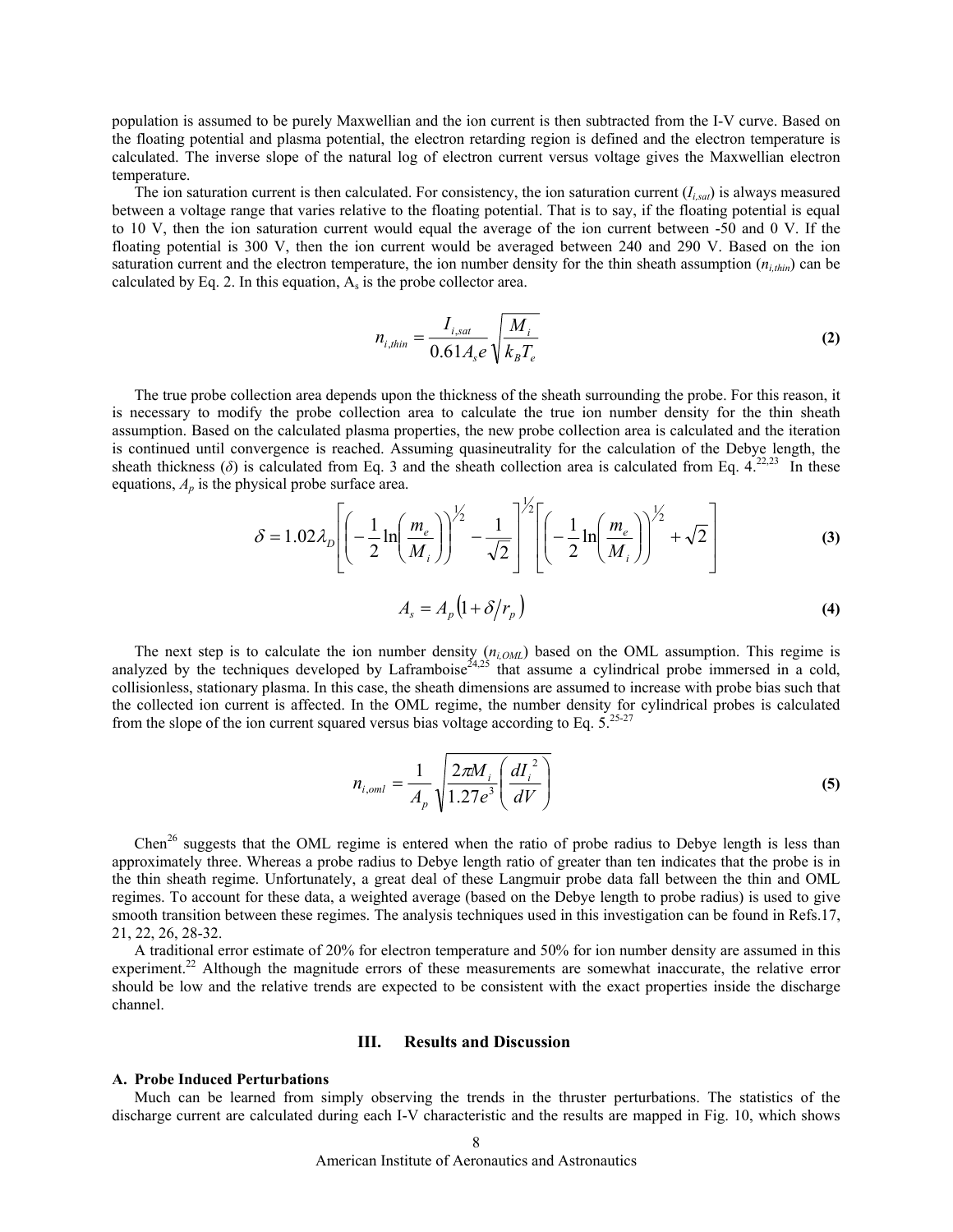results from the 500-V xenon case (Point 2, Table 1). The discharge current perturbation is calculated by averaging the discharge current during each I-V characteristic sweep and comparing it to the unperturbed discharge current. Similarly, the discharge current standard deviation is calculated at each spatial location. For every spatial location, a fast Fourier transform of the discharge current is taken to find the dominant current oscillation. This current oscillation, which is referred to as the breathing mode, is also mapped. Superimposed on Fig. 10 are the magnetic field pathlines. Additionally, the boundary of the acceleration zone, which appears in Fig. 15, is overlaid using black circles. These boundaries were found in a previous experiment. $3,12$ 



**Figure 10. Probe Induced Perturbations for the 500 V, Xenon Case** 

 The largest perturbation to the thruster is approximately 22% and occurs near the center of the discharge channel and just upstream of the Hall current and acceleration zone (see Figs. 15 and 16). However, the standard deviation of the discharge current is the highest in the Hall current region and it is also slightly increased near the channel walls. By monitoring the discharge current and with this very simple analysis, one can find important information about the location of the acceleration zone and the Hall current (See Section III.B.4.).

 The breathing mode frequency also decreases in the area of high perturbation. When the probe tip is upstream of the Hall current the typical breathing mode oscillation  $(\sim 22 \text{ kHz})$  decreases to approximately 12 kHz. The breathing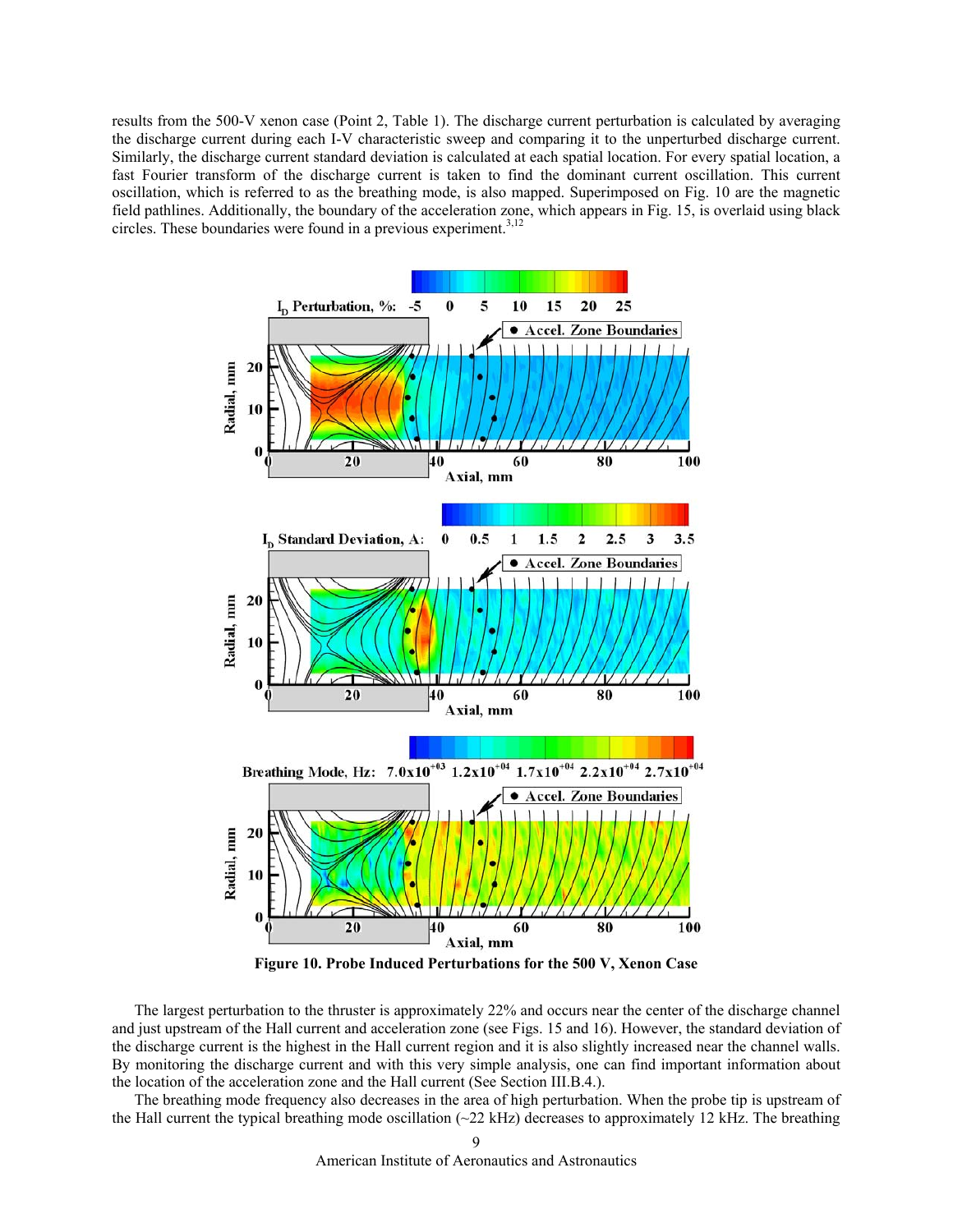mode<sup>33,34</sup> is a low-frequency discharge current instability related to predator-prey relation between the electron and neutral propellant atoms. Due to the large magnetic field near the channel exit, the electron conductivity is low, resulting in a large electric field in this region, and a high ionization rate that acts to deplete the neutral density. The front of the neutral flow retreats upstream to a region where the ionization rate is low. As the front of the neutral flow once again moves downstream into the region of high electric field, the neutral density is replenished and the ionization rate increases, thus the process is repeated. This behavior results in an oscillation in the location of the ionization zone and an oscillation in the electric field. Fife et al.<sup>35</sup> offer a simple predator-prey model that gives the relation for the breathing mode frequency shown in Eq. 6, where  $L_i$  is the length of the ionization zone, and  $V_n$  is the neutral velocity.

$$
f_B = \sqrt{V_i V_n} / 2\pi L_i \tag{6}
$$

 As the tip of the probe passes thought the Hall current, the ionization process is disturbed, resulting in greater oscillation in the electric field and the ionization zone location. Although in a time-averaged sense, the ionization and acceleration zone are probably not strongly affected by the presence of the probe tip. As the tip continues to move upstream of the acceleration zone, the probe shaft interacts with the Hall current. The presence of the alumina probe shaft increases the electron collisions, resulting in increased cross-field mobility and hence increased electron flow to the anode, which manifests as an increased discharge current. Moreover, the high secondary electron emission from the electron-alumina interaction further increases the electron flow toward the anode. This enhanced electron conductivity in the Hall current region, decreases the magnitude of and broadens the high-electric field region. At least local to the probe, this effect acts to decrease the ionization rate and increase the length of the ionization zone since the ionization rate is inversely proportional to the ionization zone length.<sup>35</sup> The increase in ionization zone length results in the decreased breathing mode frequency observed in Fig. 10. Another possible explanation is that due to the probe shaft obstructing the flow of the Hall current, a great deal of energy is deposited into the alumina shaft. This energy loss in the plasma (cooling) decreases the ionization rate and increases the ionization zone length. Again, this decrease in ionization rate and increase in the ionization zone length decreases the breathing mode frequency.

 Because the Hall current is so focused in the center of the discharge channel, there is very little perturbation when the probe is swept near the walls. Near the center of the channel, it is difficult to tell how damaging the thruster perturbations are to the Langmuir probe results. Most of the thruster perturbation is caused in the Hall current region, when the probe collector is upstream of the Hall current. Since the probe collector is not located in this region of high disturbance, it is conceivable that the plasma measurements are less affected by these perturbations than feared.

#### **B. Operation Points**

A list of the operating conditions appears in Table 1. Point 1 uses xenon propellant and operates at 300 V and 102.4 sccm. Points 2 and 3 compare xenon and krypton operation at a discharge voltage of 500 V and discharge current of 9.44 A. Point 4 is identical to the 500-V krypton point except that it is operated using the same magnetic coil settings as the 500-V xenon point. The internal mapping is not conducted for krypton at 300 V due to the relatively poor performance of krypton at low voltages. Due to low propellant utilization, krypton performance is relatively low below a discharge voltage of approximately 500  $\dot{V}^{36}$ . For each operation point the electron temperatures and ion number densities are shown. The magnetic coil settings for these operation points were found in a previous experiment by calculating real-time thruster efficiencies as a function of thruster settings. The optimum magnetic currents are found when the efficiency is maximized and not when discharge current is minimized.

| Table 1. Thruster Operating Conditions |            |         |         |                  |            |            |         |         |         |  |  |  |  |
|----------------------------------------|------------|---------|---------|------------------|------------|------------|---------|---------|---------|--|--|--|--|
| Point                                  | Propellant | $V_{k}$ | $V_{d}$ | I <sub>d</sub> , | Anode      | Cathode    | Inner   | Outer   | Trim    |  |  |  |  |
| #                                      |            |         |         | A                | Flow, sccm | Flow, sccm | Coil, A | Coil, A | Coil, A |  |  |  |  |
|                                        | Xenon      | $-12.8$ | 300     | 8.54             | 102.4      | 10.24      | 1.88    | 2.21    | $-0.51$ |  |  |  |  |
|                                        | Xenon      | $-129$  | 500     | 9.44             | 102.4      | 10.24      | 2.90    | 2.87    | $-0.87$ |  |  |  |  |
|                                        | Krypton    | $-15.1$ | 500     | 9.44             | 126.6      | 12.65      | 1.79    | 2.27    | $-0.43$ |  |  |  |  |
| 4                                      | Krypton    | $-15.7$ | 500     | 10.15            | 126.6      | 12.65      | 2.90    | 2.87    | $-0.87$ |  |  |  |  |

**Table 1. Thruster Operating Conditions**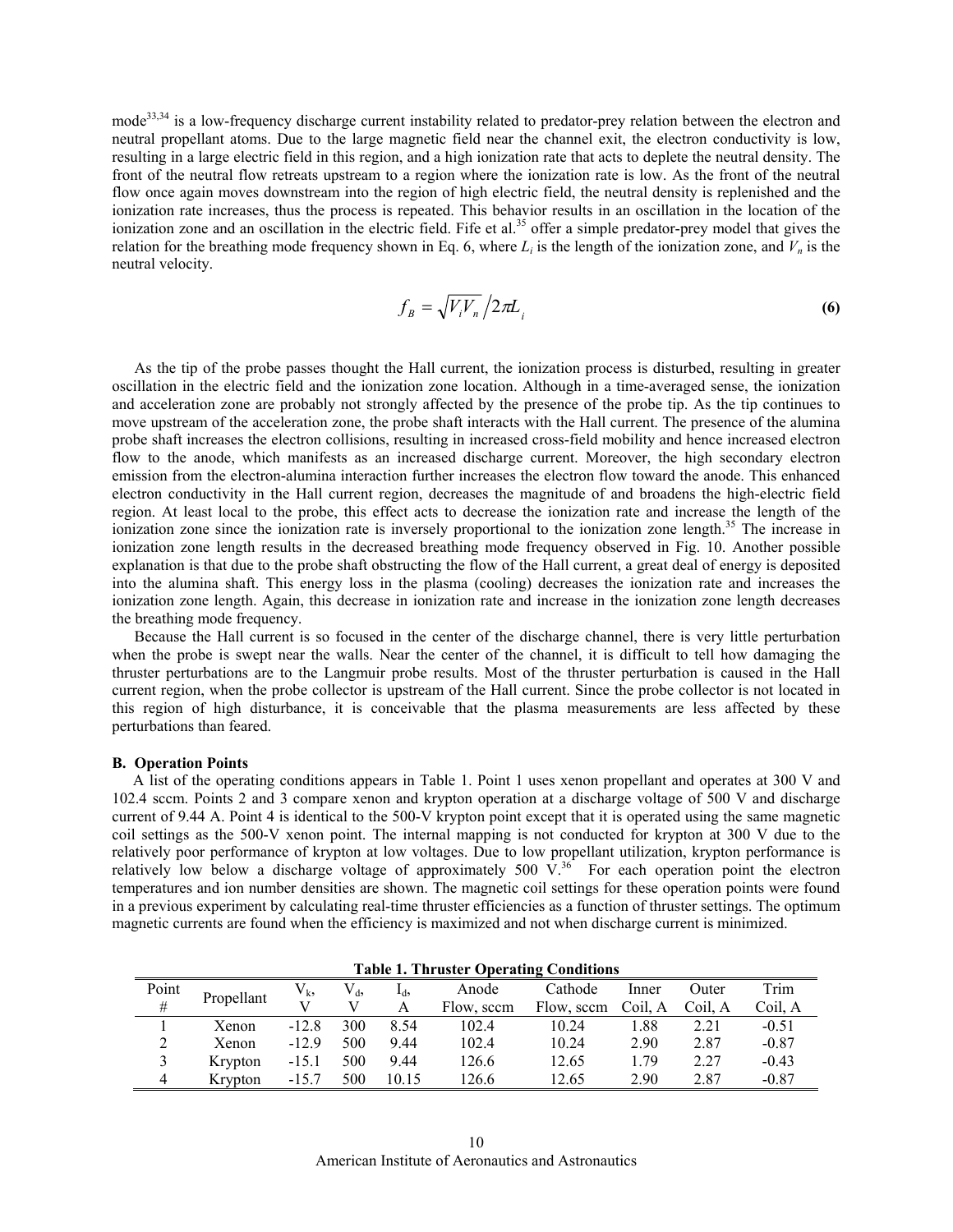For each operation point the boarders of the acceleration and ionization zones are also plotted (Figs. 12, 15, and 18). The acceleration zones are based on floating emissive probe measurements reported in previous papers.<sup>3,12</sup> The acceleration zone is located between 10 and 90% of the total potential fall. The ionization zone boarders are calculated by finding the point at which the ion number density is equal to 40% of the maximum ion number density in the discharge channel. This method is used as a simple way of approximating the location of the ionization zones and to identify general trends in these data. In reality, the actual ionization zone is dictated by the location of high ion production. Finding the ionization zone precisely requires solving the two-dimensional ion velocity field and then measuring the ion production by solving the ion continuity equation. Although this analysis will be conducted at a later date, it is out of the scope of this paper. For brevity, the approximate ionization zone will be simply referred to as the "ionization zone" in the remainder of the paper.

For each operation point, the electric fields calculated with a floating emissive probe<sup>3,12</sup> are used in conjunction with the Langmuir probe results to calculate the Hall current density. The Hall current density is calculated assuming quasineutral plasma and using Eq. 7. Since the magnetic field approaches zero inside the discharge channel, a singularity can occur at these locations. To avoid this problem, the  $E \times B$  current is only calculated in cases where the electrons are magnetized. That is, the electron gyroradius is ten times smaller than the discharge channel width. Since no emissive probe data exist for Point 4, this analysis is not conducted for this condition.

$$
J_{E\times B} = en_i \frac{\vec{E}\times \vec{B}}{\left|\vec{B}\right|^2} \tag{7}
$$

*1. 300-V Xenon Case* 

The ion number density and the electron temperature for the 300-V xenon case are shown in Fig. 11. The maximum ion density is  $2.5 \times 10^{12}$  cm<sup>-3</sup>. Upstream of the ion acceleration zone (Fig. 12), the ions are confined in the center of the discharge channel by the plasma lens. One can also see the ion focusing downstream of the acceleration zone.



**Figure 11. Langmuir Probe Mapping for Xenon at 300 V Discharge Voltage, 102.4 sccm Anode Flow Rate**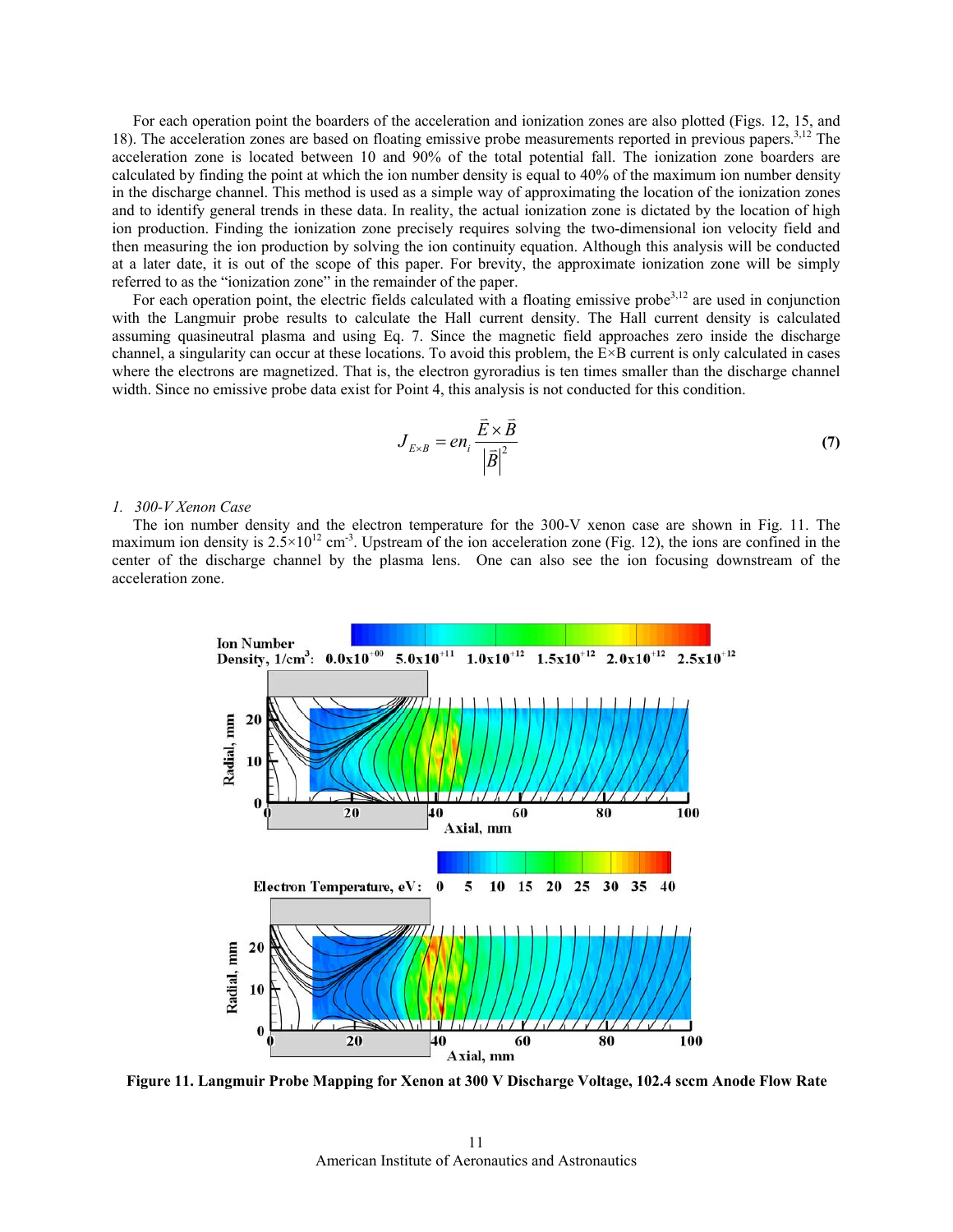The electron temperature increases in the acceleration zone and reaches a maximum of 40 eV. Electron temperature is strongly tied to the magnetic fieldlines, which appear to be approximately isothermal in electron temperature as expected. This finding is true in the entire mapped region and is no surprise since the electrons should diffuse freely along the B-field lines.

 The ionization zone and acceleration zone appear in Fig. 12. The ionization and acceleration zones closely coincide and are also in the same region of high electron temperature shown in Fig. 11. One may notice ions being produced as early as 20-25 mm downstream of the anode in Fig. 11. This finding indicates that the ionization zone likely extends to further upstream than is suggested in Fig. 12. However, since the ion density continues to increase in the acceleration zone, the ion production in the acceleration zone is extremely high. This also means that most of the ionization occurs in the Hall current region.



**Figure 12. Zone Boundaries for Xenon, at 300 V Discharge Voltage, 102.4 sccm Anode Flow Rate** 

The Hall current density for the 300-V xenon case is shown in Fig. 13. The Hall current is focused on the center of the discharge channel at 37 mm from the anode. This is near the near the exit of the thruster and at the beginning of the acceleration zone. The maximum Hall current density is approximately  $10^6$  A/m<sup>2</sup>.



## *2. 500-V Xenon Case*

The Langmuir probe results for the 500-V xenon case are shown in Fig. 14. The maximum ion density reaches about  $3\times10^{12}$  cm<sup>-3</sup>. Again, the plasma lens is focusing the ions toward the center of the discharge channel resulting in an ion beam that is focused axially. Due to the higher temperature in the higher voltage operation, xenon is more easily ionized and the region of the high plasma density extends upstream of the mapped region.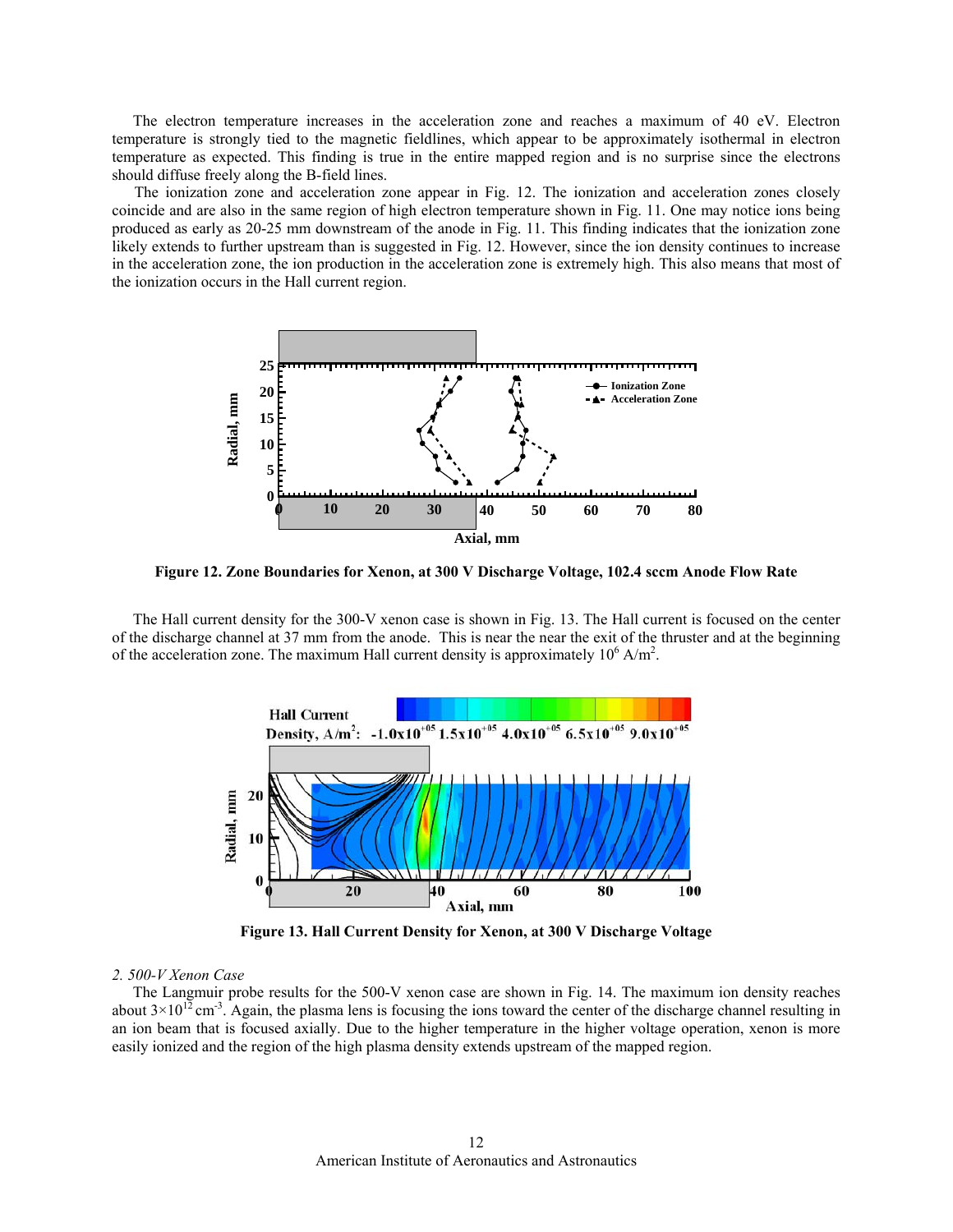

**Figure 14. Langmuir Probe Mapping for Xenon at 500 V Discharge Voltage, 102.4 sccm Anode Flow Rate** 

The maximum electron temperature exceeds 40 eV in the bulk of the discharge channel and reaching a maximum of 50 eV. The region of high electron temperature is clearly outlined by the magnetic field lines, which is expected since the electrons freely move along the B-field lines and are impeded across the field lines. Just as in the 300-V case, the electrons are very close to isothermal along the B-field lines.

Figure 15 shows the acceleration and ionization zones for Point 2. Similar to the 300-V case, the ionization zone overlaps with a great deal of the acceleration zone and Hall current region. Although at the higher voltage, the region of high ion density extends further upstream than in the 300-V xenon case. The highest ionization is located in the center of the discharge channel.



**Figure 15. Zone Boundaries for Xenon, at 500 V Discharge Voltage, 102.4 sccm Anode Flow Rate** 

The Hall current density for the 500-V xenon case is shown in Fig. 16. As with the 300-V case, the Hall current is focused on the center of the discharge channel and located at the beginning of the acceleration zone. The maximum Hall current is density is approximately  $1.8 \times 10^6$  A/m<sup>2</sup>, 80% higher than the 300-V case. The Hall current density maximum is approximately 34 mm from the anode at the beginning of the acceleration zone. This larger Hall current is expected since the large axial electric field should be directly proportional to the discharge voltage.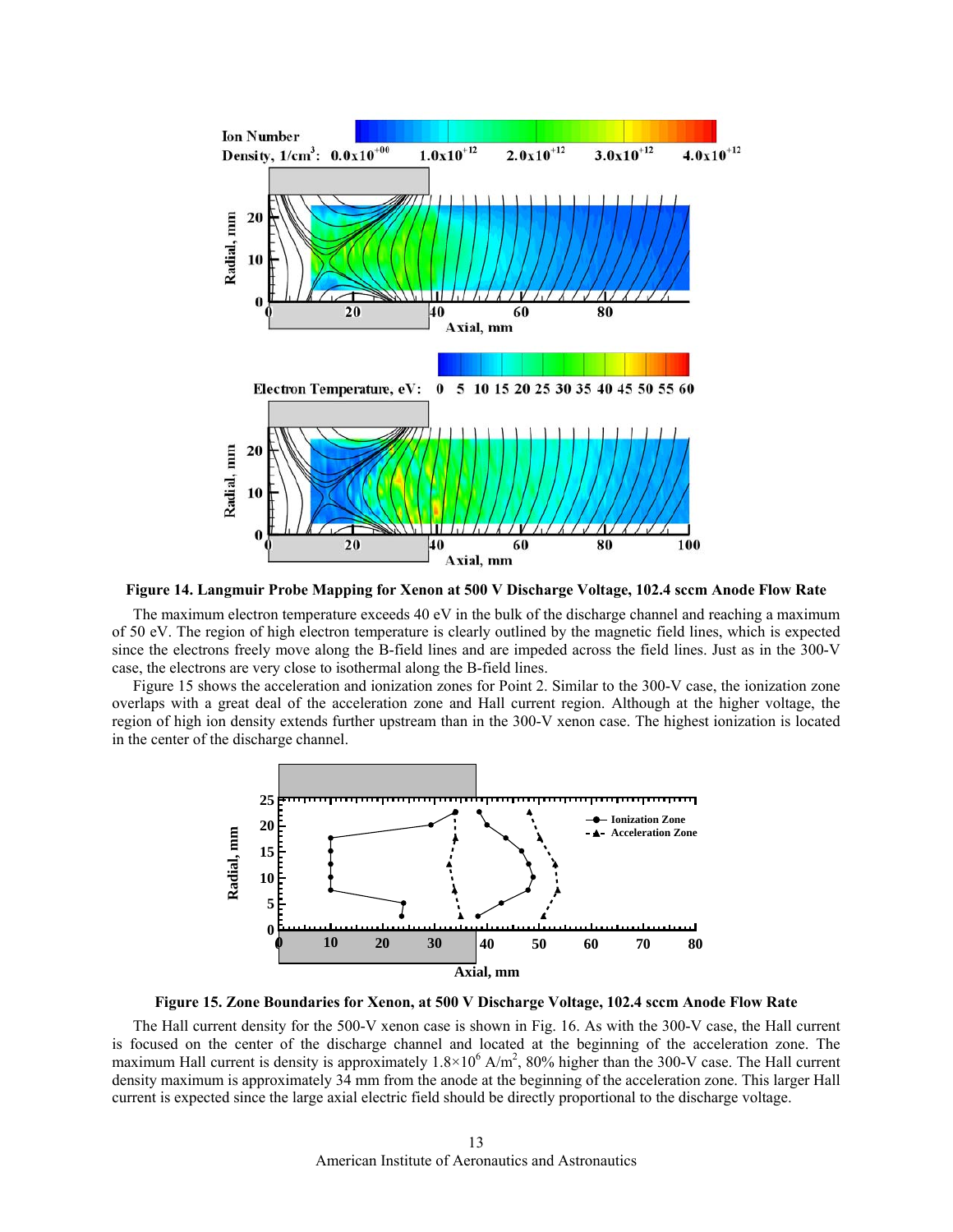

**Figure 16. Hall Current Density for Xenon, at 500 V Discharge Voltage**

*3. 500-V Krypton Case with Matched Power Case* 

Figure 17 shows the Langmuir probe results for Point 3. The maximum ion number density reaches  $4 \times 10^{12}$  cm<sup>-3</sup>, which is larger than the xenon operation points. Unlike the xenon cases, the majority of the krypton ionization occurs upstream of the acceleration zone, as opposed to in the Hall current region. Downstream of the acceleration zone, the ion number densities contours show a slight focusing toward the centerline of the thruster as opposed to predominantly axially as seen in the xenon cases. This result is consistent with the focusing effects shown by the internal emissive probe results.<sup>3</sup> The highest plasma density is located in the center of the discharge channel near the anode in a region where the magnetic mirror effect (or "magnetic bottle") is particularly strong. This finding is not entirely surprising since the magnetic mirror acts to confine the electrons and increase the electron number density in the center of the "bottle".<sup>37</sup> The increased electron density increases the ionization collision rate and hence dictates the location of the ionization zone. This correlation between magnetic field topology and ion production is an interesting trend and an obvious area for future study.



**Figure 17. Langmuir Probe Mapping for Krypton at 500 V Discharge Voltage, 126.6 sccm Anode Flow Rate**

Electron temperature reaches a maximum of 60 eV near the outer wall of the discharge channel and is around 45 eV in the bulk of the discharge channel. This electron temperature for krypton is slightly higher than the electron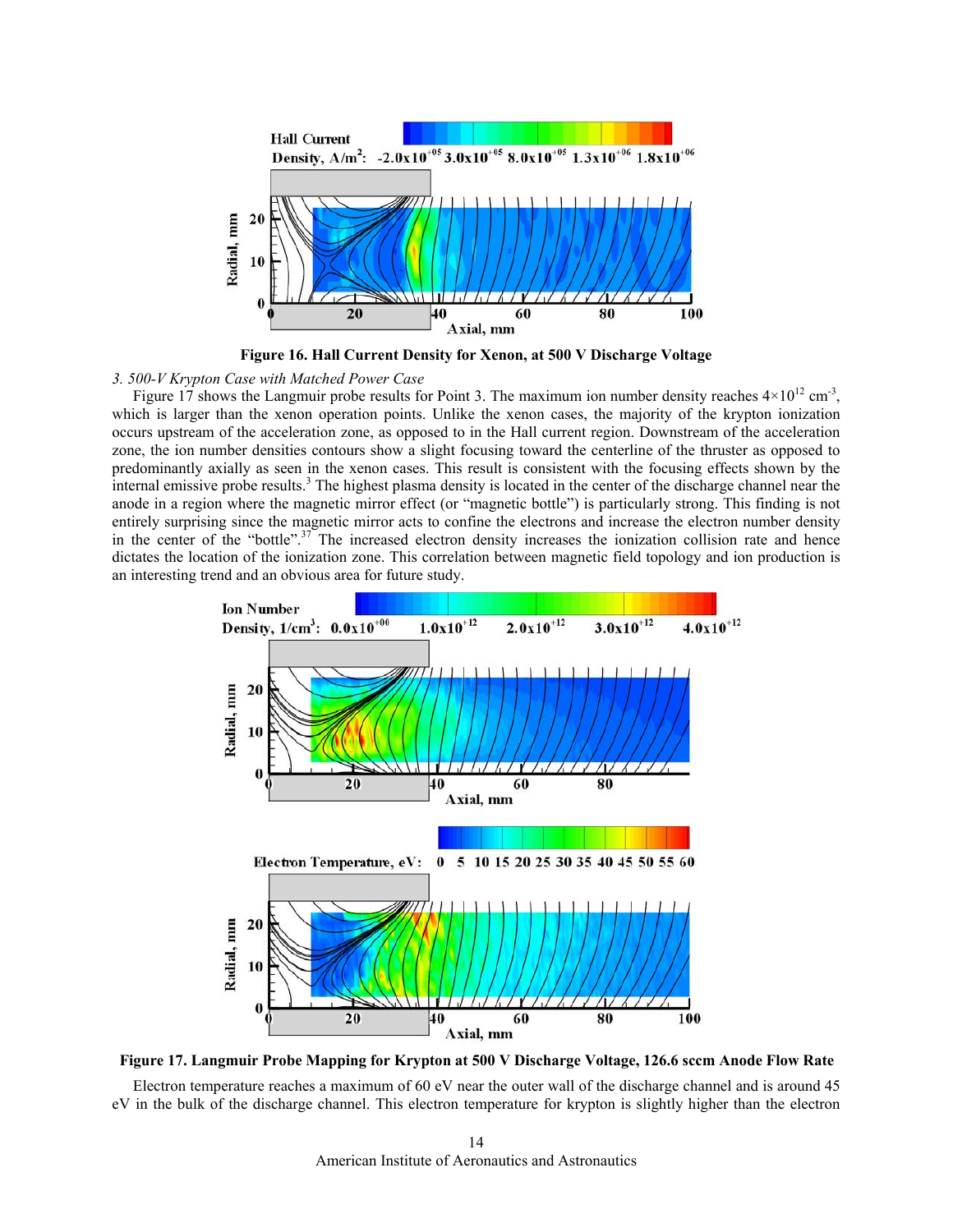temperature in the xenon case although both have approximately the same magnitude. Inside and downstream of the acceleration zone, the magnetic field pathlines again appear to approximately match electron isothermal lines.

Figure 18 shows the acceleration and ionization zones for Point 3. The region of high plasma density is located entirely upstream of the acceleration zone, indicating that most of ionization occurs in the upstream region. The low ionization rate in the Hall current region is likely due to the krypton's high ionization potential and low residence time. It is unclear what role the magnetic field topology plays in influencing this behavior. Although the location of the krypton ionization zone may be unexpected, its location is consistent with retarding potential analyzer measurements, which indicate that the krypton ion velocity dispersion is lower than xenon's.<sup>13</sup>



**Figure 18. Zone Boundaries for Krypton, at 500 V Discharge Voltage, 126.6 sccm Anode Flow Rate** 

Krypton's slightly larger maximum electron temperature is consistent with the location of the krypton ionization zone. Since the ion production in the acceleration zone is lower in the krypton case, the electrons energy loss to ionization is small resulting in a slightly higher maximum electron temperature. With this said, the difference in electron temperature in the krypton and xenon case is not significant, which indicates that the energy loss to ionization may not the dominant loss term associated with the electron temperature saturation.<sup>38-40</sup>

The Hall current density for the 500-V krypton case is shown in Fig. 19. The maximum Hall current is approximately  $1.8 \times 10^6$  A/m<sup>2</sup> and is focused into the center of the discharge channel. The maximum Hall current is at the start of the acceleration zone, which is located around 35 mm from the anode. These results are similar to the 500-V xenon results although the size of the Hall current region is slightly smaller than the xenon case.



**Figure 19. Hall Current Density for Krypton, at 500 V Discharge Voltage**

#### *4. 500-V Krypton Case with Matched B-Field*

The results from the Langmuir Probe investigation of Point 4 are shown in Fig. 20. Just as in the power-matched krypton case, the B-field matched case has a maximum number density of  $4\times10^{12}$  cm<sup>-3</sup>. By following the lines of constant density, it can be seen that the ions are accelerated more along the center of discharge channel than in the power-matched krypton case. Consequently, it appears that the beam divergence may be improved for the B-field matched case. Similar to the power-matched case, the ion number density is highest in the middle of a strong magnetic mirror in the center-rear of the discharge channel.

The electron temperatures are approximately 45 eV on average and reach a maximum of 60 eV upstream of the acceleration zone. The data collected at this condition are more erratic than the other data sets due to the large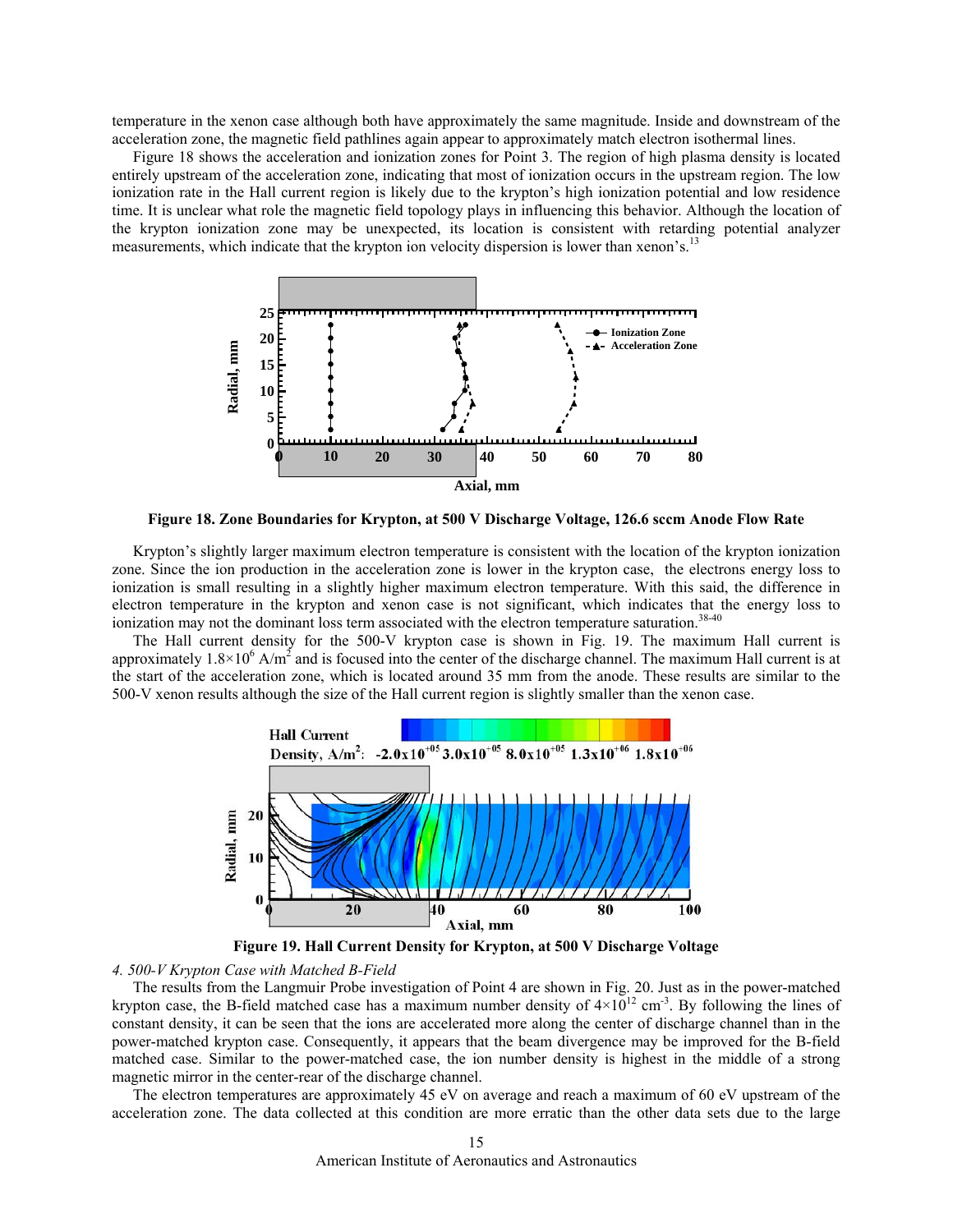discharge current oscillations associated with Point 4 operation. Nevertheless, both trends and values of the data are consistent with the power-matched krypton case.



**Figure 20. Langmuir Probe Mapping for Krypton at 500 V Discharge Voltage, 126.6 sccm Anode Flow Rate, and with Matched Magnetic Field** 

The discharge current standard deviation is shown in Fig. 21. This figure displays the very large discharge oscillations with these non-optimized magnet settings. Just as in Fig. 10, the magnetic field pathlines are plotted over the contour map. As a point of reference, the acceleration zone boundaries from the 500-V xenon case are also overlaid on the contour plot. Again, the region of highest current oscillation indicates the location of the Hall current. This figure shows that for this krypton case, the Hall current and acceleration zone locations are very similar to the xenon case, which implies that the magnetic field alone is enough to match the acceleration zone regardless of the propellant. However, because of the different ionization properties of krypton, the ionization is not stable, resulting in large current oscillations and lower thruster performance. In other words, the different properties of krypton and xenon mandate that the thruster operate with different magnetic field topologies to optimize the performance of each propellant.



**Figure 21. Probe Induced Perturbations for the 500-V Krypton Case with Matched B-field** 

American Institute of Aeronautics and Astronautics 16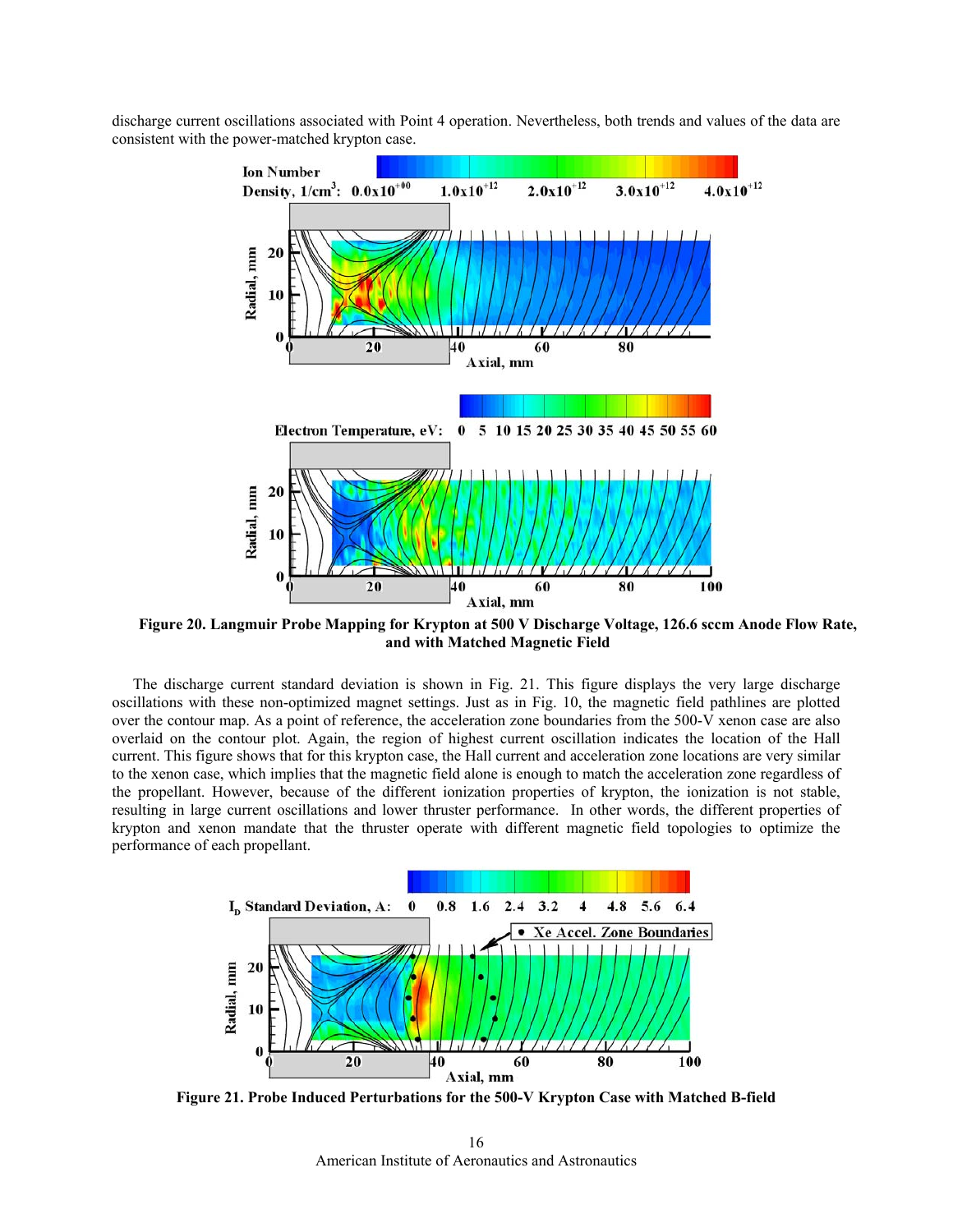## **IV. Conclusions**

 Internal plasma properties including electron temperature and ion number density have been mapped for cases comparing xenon and krypton propellants. The electron temperatures for xenon are found to reach a maximum of 40 eV for the 300-V case and 50 eV for the 500-V case. The 500-V krypton operation points have a higher maximum electron temperature of 60 eV. The maximum ion number densities are approximately  $3\times10^{12}$  and  $4\times10^{12}$  cm<sup>-3</sup> for xenon and krypton, respectively.

 The effect of the magnetic field topology is shown to be centrally important to the behavior internal to the Hall thruster. The plasma lens is shown to focus ions toward the center of the discharge channel, which results in a substantial contribution to the reduction of beam divergence. The electrons are also isothermal along the magnetic field pathlines. This last finding is of no surprise since electrons diffuse freely along the magnetic field lines and are impeded across the field lines.

 The location and magnitude of the Hall current is successfully shown for the different operating conditions. The maximum Hall current density is shown to be between  $10^6$ -2× $10^6$  A/m<sup>2</sup>. The Hall current is focused in the center of the discharge channel near the exit. The krypton case has a slightly smaller Hall current region.

 This study also revealed useful information about the ionization zone inside the discharge channel. For the xenon cases, ionization is largely connected to the Hall current, although the ionization zone begins farther upstream for high-voltage operation. When ionization occurs upstream of the Hall current region, the peak ionization is located at the center of the magnetic mirror. For the krypton case, the majority of the ionization occurs at the center of a strong magnetic mirror. There is very little krypton ionization in the Hall current region. With fewer ionizing collisions in the Hall current region, it is not surprising that the electron temperature is slightly higher for the krypton cases.

 When the krypton propellant is operated with the same magnetic field topology as the xenon case, the acceleration zone and Hall current zone are in the same location and there appears to be improved beam divergence. However, due to the different ionization properties of krypton, the discharge current oscillations are very high and thruster efficiency is not optimized.

 A simple discharge current analysis is shown to yield valuable information about discharge channel phenomena. Specifically, the location of the acceleration zone and the Hall current region can be found by analyzing thruster perturbations and oscillations. This analysis also sheds light on probe-plasma interaction during probe insertion. When the probe is inside the discharge channel, the Hall current is disrupted, resulting in increased thruster perturbations and a decrease in the breathing mode frequency.

# **Acknowledgments**

We would like to thank the Association Francois-Xavier Bagnoud for their financial support during Mr. Jesse Linnell's graduate studies. We would also like to thank Dr. Daniel Herman and Dr. Josh Rovey for their valuable discussion.

# **References**

<sup>1</sup>Jacobson, D. T., Manzella, D. H., "50 KW Class Krypton Hall Thruster Performance," 39th AIAA/ASME/SAE/ASEE Joint *Propulsion Conference*, AIAA-2003-4550, Huntsville, AL, July 20-23, 2003. 2

Peterson, P. Y., Jacobson, D. T., Manzella, D. H., John, J. W., "The Performance and Wear Characterization of a High-Power High-Isp NASA Hall Thruster," *41st AIAA/ASME/SAE/ASEE Joint Propulsion Conference*, AIAA-2005-4243, Tucson, Arizona, 10-13 July 2005. 3

 ${}^{3}$ Linnell, J. A., Gallimore, A. D., "Internal Plasma Structure Measurements of a Hall Thruster Using Xenon and Krypton Propellant," *29th International Electric Propulsion Conference*, IEPC-2005-024, Princeton, NJ, October 31 - November 4, 2005. 4

Haas, J. M., Gallimore, A. D., "An Investigation of Internal Ion Number Density and Electron Temperature Profiles in a Laboratory-Model Hall Thruster," *36th AIAA/ASME/SAE/ASEE Joint Propulsion Conference*, AIAA-2000-3422, Huntsville, AL, July 16-19. 5

 ${}^{5}$ Rovey, J. L., "A Multiple-Cathode, High-Power, Rectangular Ion Thruster Discharge Chamber for Increasing Thruster Lifetime," Thesis, Dept. of Aerospace Engineering, University of Michigan, Ann Arbor, 2006. 6

<sup>6</sup>Herman, D. A., Gallimore, A. D., "Discharge Chamber Plasma Structure of a 40-cm NEXT-type Ion Engine," 41st *AIAA/ASME/SAE/ASEE Joint Propulsion Conference*, AIAA-2005-4250, Tucson, AZ, July 10-13, 2005. 7

Sengupta, A., Goebel, D. M., Fitzgerald, D., Owens, A., Tynan, G., Doerner, R., "Experimentally Determined Neutral Density and Plasma Parameters in a 30cm Ion Engine," *40th AIAA/ASME/SAE/ASEE Joint Propulsion Conference*, AIAA-2004- 3613, Fort Lauderdale, FL, July 11-14, 2004. 8

<sup>8</sup>Jameson, K. K., Goebel, D. M., Watkins, R. M., "Hollow Cathode and Thruster Discharge Chamber Plasma Measurements Using High-Speed Scanning Probes," *29th International Electric Propulsion Conference*, IEPC-2005-269, Princeton, NJ, Oct. 31-Nov. 4, 2005.